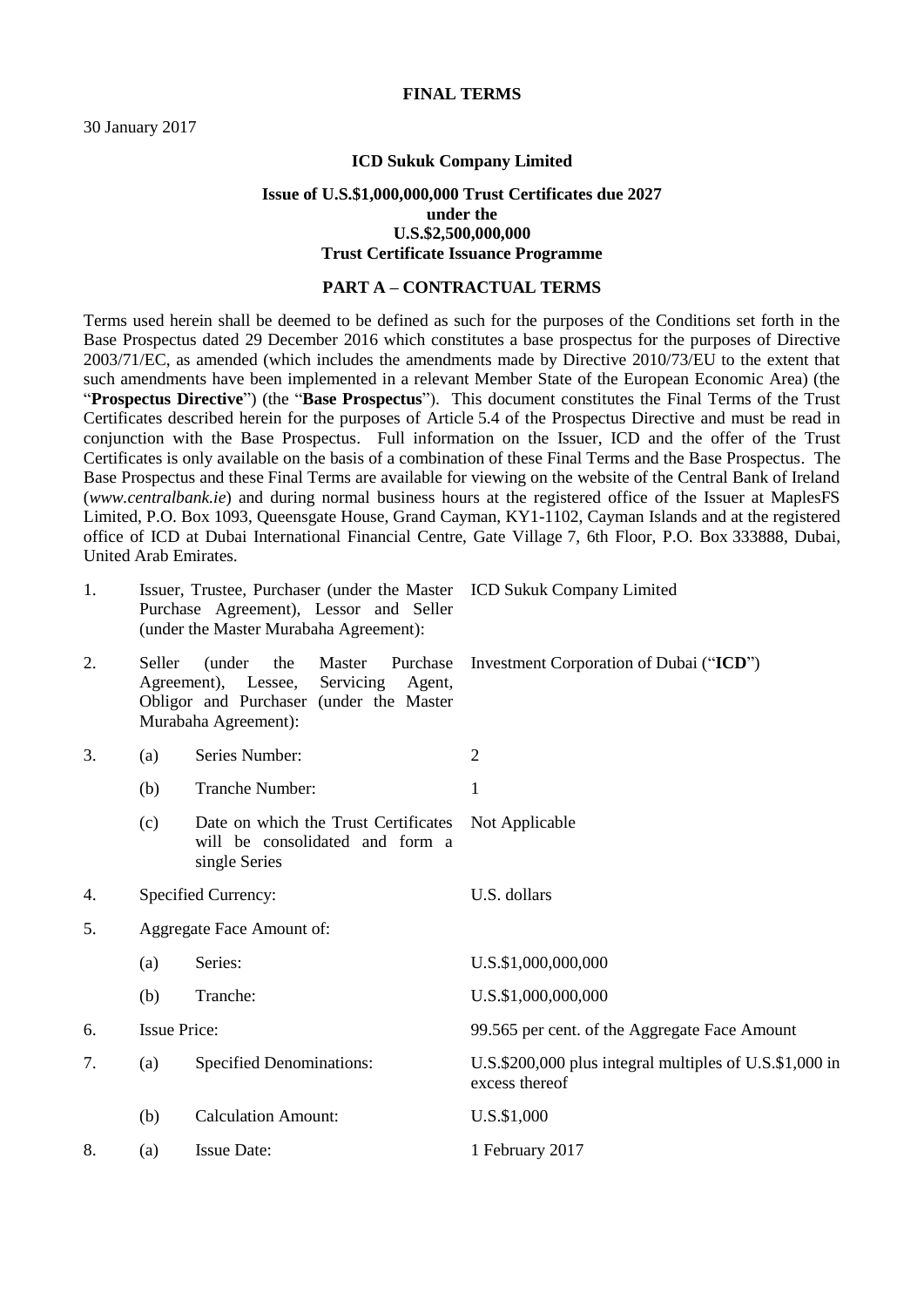|     | (b)                                 | Return<br>Date:                                                                        | Accrual                                     | Commencement | <b>Issue Date</b>                                                                                                                                           |
|-----|-------------------------------------|----------------------------------------------------------------------------------------|---------------------------------------------|--------------|-------------------------------------------------------------------------------------------------------------------------------------------------------------|
| 9.  | <b>Maturity Date:</b>               |                                                                                        |                                             |              | 1 February 2027                                                                                                                                             |
| 10. | Periodic Distribution Amount Basis: |                                                                                        |                                             |              | 5.000 per cent. Fixed Periodic Distribution Amount<br>(see paragraph 14 below)                                                                              |
| 11. | Dissolution Basis:                  |                                                                                        |                                             |              | Subject to any purchase and cancellation or early<br>redemption, the Trust Certificates will be redeemed at<br>100 per cent. of their aggregate face amount |
| 12. | Put/Call Options:                   |                                                                                        |                                             |              | Change of Control Put Right                                                                                                                                 |
|     |                                     |                                                                                        |                                             |              | (see paragraph 18 below)                                                                                                                                    |
| 13. | (a)                                 | Status:                                                                                |                                             |              | Unsubordinated                                                                                                                                              |
|     | (b)                                 | Date of Board approval for issuance                                                    |                                             |              | In respect of the Trustee: 26 January 2017                                                                                                                  |
|     |                                     | of Trust Certificates and entry into<br>the related Transaction Documents<br>obtained: | In respect of the Obligor: 15 December 2016 |              |                                                                                                                                                             |

# **PROVISIONS RELATING TO PERIODIC DISTRIBUTIONS PAYABLE**

| 14. |     | Fixed Periodic Distribution Provisions:           | Applicable                                                                                                    |
|-----|-----|---------------------------------------------------|---------------------------------------------------------------------------------------------------------------|
|     | (a) | Rate:                                             | 5.000 per cent. per annum payable semi-annually in<br>arrear                                                  |
|     | (b) | Periodic Distribution Date(s):                    | 1 February and 1 August in each year up to and<br>including the Maturity Date, commencing on 1<br>August 2017 |
|     | (c) | Fixed Amount(s):                                  | U.S.\$25 per Calculation Amount                                                                               |
|     | (d) | Broken Amount(s):                                 | Not Applicable                                                                                                |
|     | (e) | Day Count Fraction:                               | 30/360                                                                                                        |
|     | (f) | Determination Date(s):                            | Not Applicable                                                                                                |
| 15. |     | Floating Periodic Distribution Provisions:        | Not Applicable                                                                                                |
|     |     | PROVISIONS RELATING TO DISSOLUTION                |                                                                                                               |
| 16. |     | Optional Dissolution (Call):                      | Not Applicable                                                                                                |
| 17. |     | Certificateholder Put Right:                      | Not Applicable                                                                                                |
| 18. |     | Change of Control Put Right:                      | Applicable                                                                                                    |
|     | (a) | Dissolution<br>Change<br>of<br>Control<br>Amount: | U.S.\$1,000 per Calculation Amount                                                                            |
|     | (b) | Notice Periods:                                   | Minimum period: 30 days                                                                                       |
|     |     |                                                   | Maximum period: 60 days                                                                                       |
| 19. |     | Dissolution following a Tax Event:                |                                                                                                               |
|     | (a) | Notice periods:                                   | Minimum period: 30 days                                                                                       |
|     |     |                                                   | Maximum period: 60 days                                                                                       |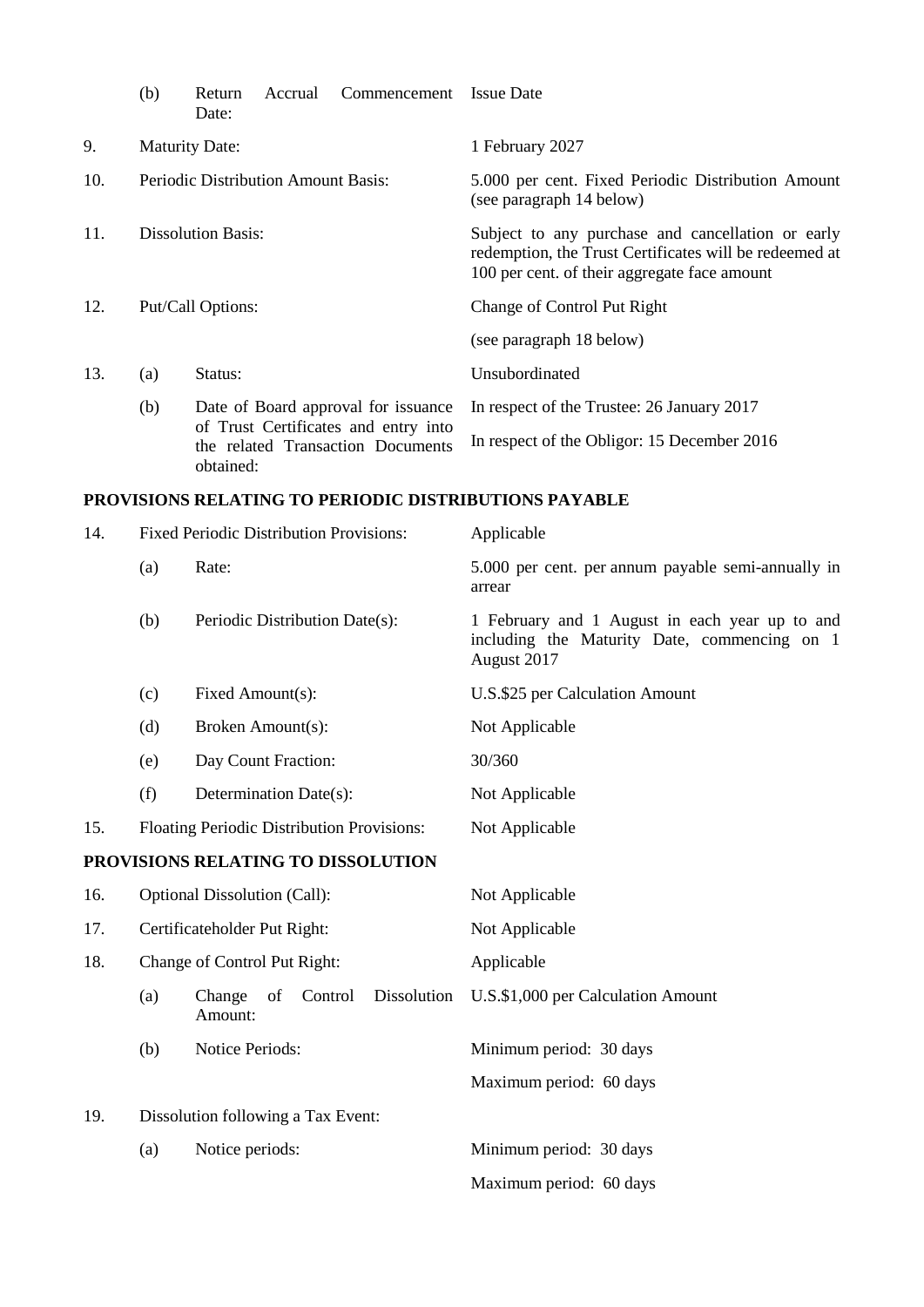|     | (b)                                     | <b>Tax Dissolution Amount</b>           |                                 |                                           |    | U.S.\$1,000 per Calculation Amount                                                                                                                                                  |  |
|-----|-----------------------------------------|-----------------------------------------|---------------------------------|-------------------------------------------|----|-------------------------------------------------------------------------------------------------------------------------------------------------------------------------------------|--|
| 20. |                                         | <b>Final Dissolution Amount:</b>        |                                 |                                           |    | U.S.\$1,000 per Calculation Amount                                                                                                                                                  |  |
| 21. |                                         | Dissolution<br>Condition 13:            | Amount                          | pursuant                                  | to | U.S.\$1,000 per Calculation Amount                                                                                                                                                  |  |
|     |                                         |                                         |                                 |                                           |    | <b>GENERAL PROVISIONS APPLICABLE TO THE TRUST CERTIFICATES</b>                                                                                                                      |  |
| 22. | Form of Trust Certificates:             |                                         |                                 |                                           |    | Global Trust Certificate exchangeable for Trust<br>Certificates in definitive registered form in the<br>limited circumstances specified in the Global Trust<br>Certificate          |  |
| 23. |                                         | <b>Additional Financial Centre(s):</b>  |                                 |                                           |    | Not Applicable                                                                                                                                                                      |  |
|     |                                         |                                         |                                 | PROVISIONS IN RESPECT OF THE TRUST ASSETS |    |                                                                                                                                                                                     |  |
| 24. | Purchase Price of Tangible Assets:      |                                         |                                 |                                           |    | U.S.\$510,000,000                                                                                                                                                                   |  |
| 25. | Cost Price of Commodities:              |                                         |                                 |                                           |    | U.S.\$485,650,000                                                                                                                                                                   |  |
| 26. | Lease Assets on the Issue Date:         |                                         |                                 |                                           |    | As scheduled to the Supplemental Lease Agreement<br>specified below                                                                                                                 |  |
| 27. | <b>Rental Rate:</b>                     |                                         |                                 |                                           |    | 5.000 per cent. per annum                                                                                                                                                           |  |
| 28. | <b>Trust Assets:</b>                    |                                         |                                 |                                           |    | Condition 4.1 applies                                                                                                                                                               |  |
| 29. | <b>Transaction Account:</b>             |                                         |                                 |                                           |    | ICD Sukuk Company Limited Transaction Account<br>No: 18432678 with Citibank, N.A., London Branch<br>for Series No.: 2                                                               |  |
| 30. | Other Transaction Document Information: |                                         |                                 |                                           |    |                                                                                                                                                                                     |  |
|     | (a)                                     |                                         | <b>Supplemental Trust Deed:</b> |                                           |    | Supplemental Trust Deed dated 1 February 2017<br>between the Issuer, the Trustee, ICD and the Delegate                                                                              |  |
|     | (b)                                     | <b>Supplemental Purchase Agreement:</b> |                                 |                                           |    | Supplemental Purchase Agreement dated 1 February<br>2017 between the Trustee (in its capacity as<br>Purchaser), Sukuk Land Holdings 1 L.L.C. (in its<br>capacity as Seller) and ICD |  |
|     | (c)                                     |                                         |                                 | <b>Supplemental Lease Agreement:</b>      |    | Supplemental Lease Agreement dated 1 February<br>2017 between the Lessor, the Lessee and the Delegate                                                                               |  |
|     | (d)                                     | Master Murabaha Agreement:              |                                 |                                           |    | Master Murabaha Agreement dated 29 December<br>2016 between the Trustee, ICD and the Delegate                                                                                       |  |
|     | (e)                                     | Declaration                             | of                              | Commingling                               | of | Not Applicable                                                                                                                                                                      |  |

Assets: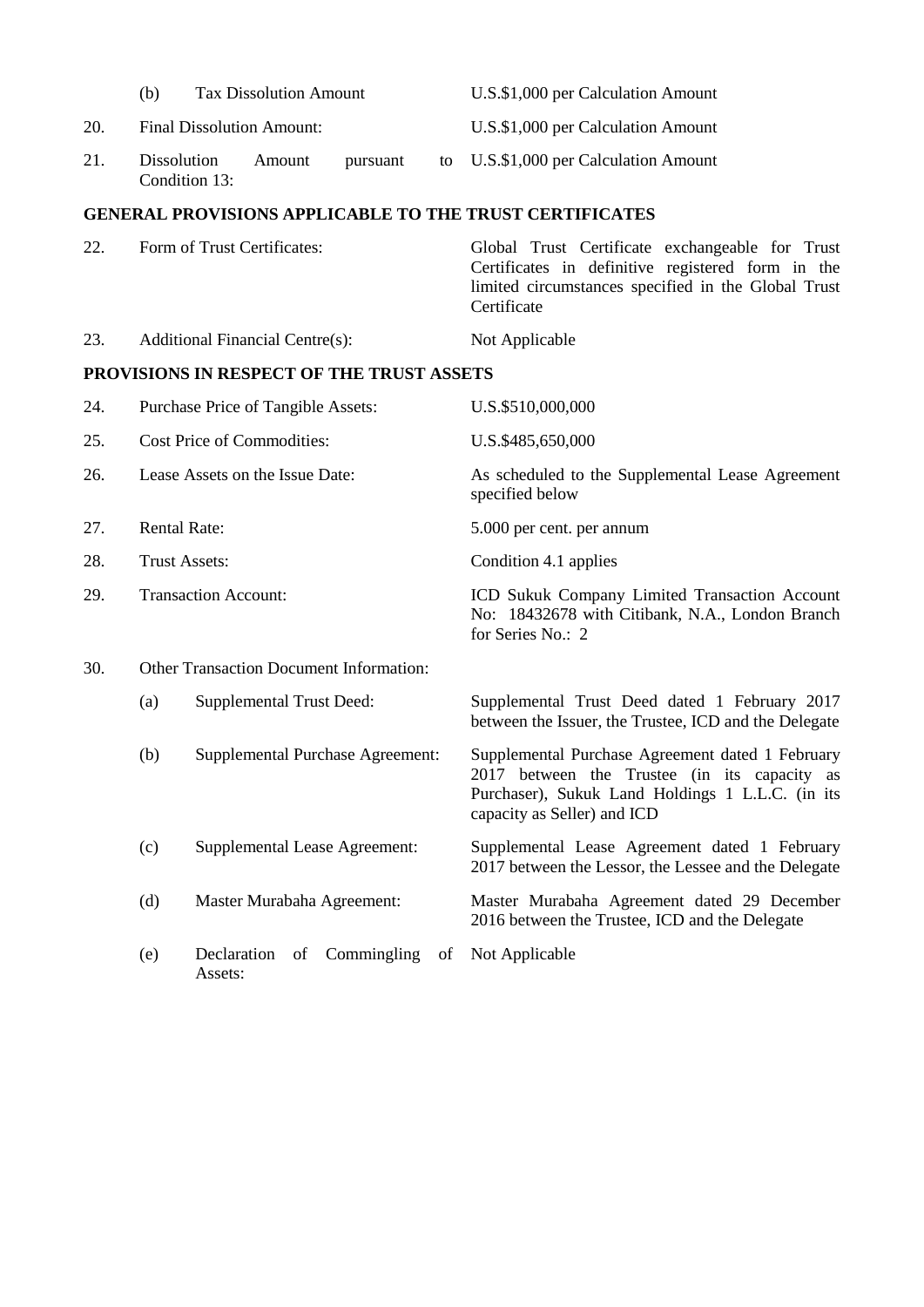Signed on behalf of<br>ICD Sukuk Company Limited

 $\overline{By:}$ **Andrew Millar** Duly authorised

**Director** 

Signed on behalf of<br>Investment Corporation of Dubai

 $\overline{By:}$ Duly authorised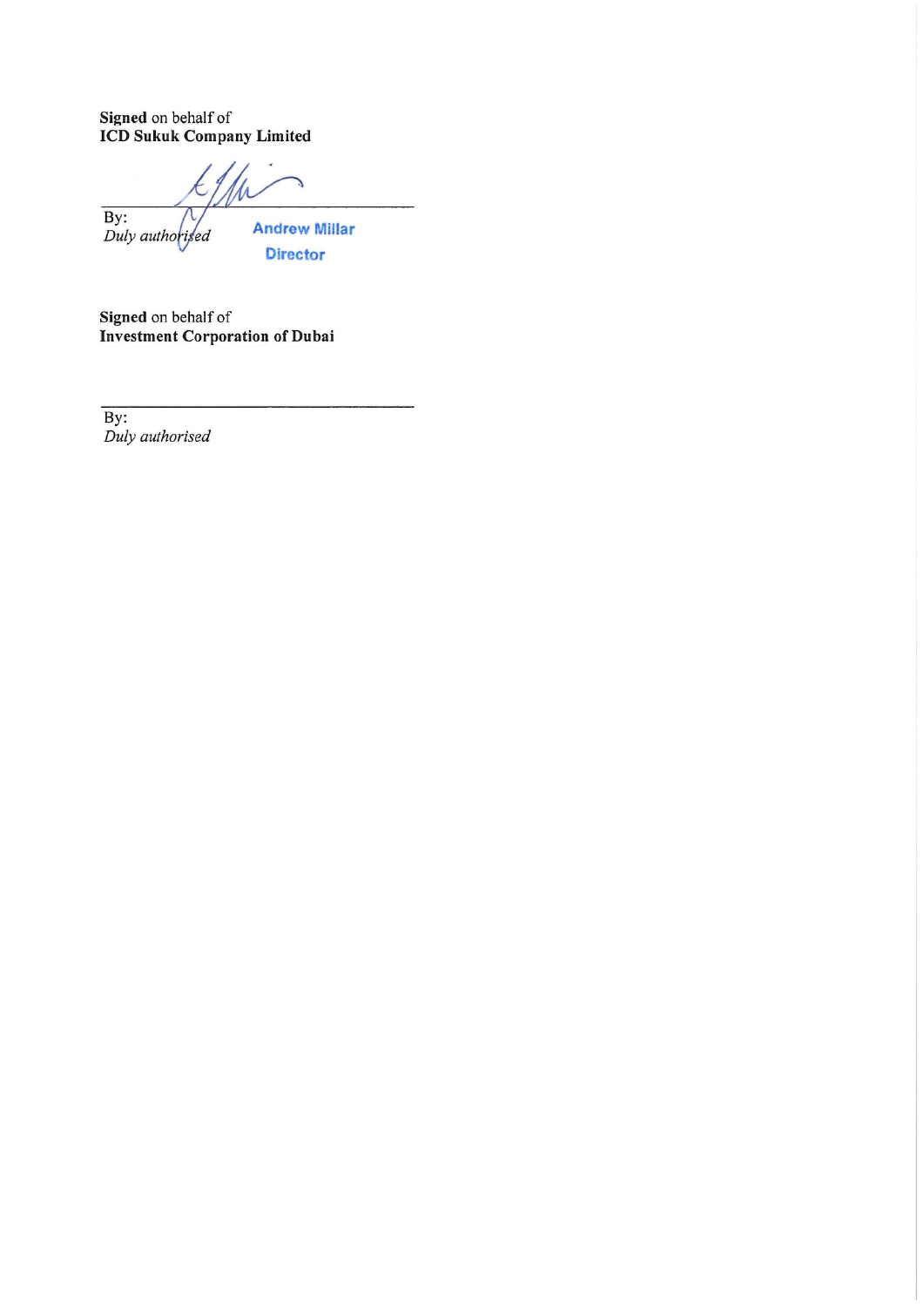Signed on behalf of<br>ICD Sukuk Company Limited

By:<br>Duly authorised

Signed on behalf of<br>Investment Corporation of Dubai

By: HASSAN AZ NAMDZ

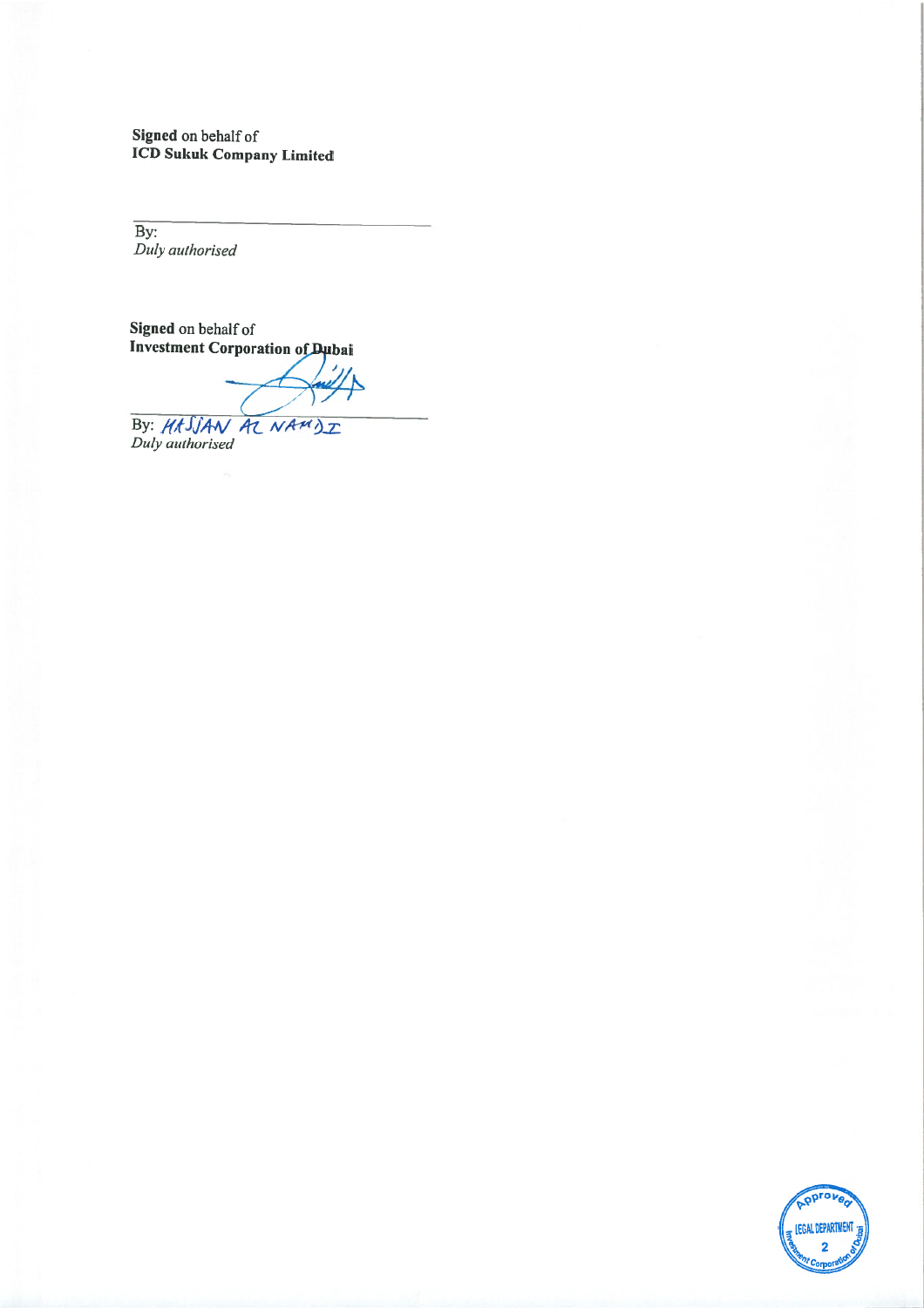### **PART B – OTHER INFORMATION**

# **1. LISTING AND ADMISSION TO TRADING**

| (a) | Listing and admission to trading:                              | Application has been made by the Issuer (or on its<br>behalf) for the Trust Certificates to be admitted to<br>trading on the Irish Stock Exchange's Main Securities<br>Market and Nasdaq Dubai and listing on the Official<br>List of the Irish Stock Exchange and the Official List<br>maintained by the Dubai Financial Services Authority<br>with effect from (on or around) 1 February 2017. |
|-----|----------------------------------------------------------------|--------------------------------------------------------------------------------------------------------------------------------------------------------------------------------------------------------------------------------------------------------------------------------------------------------------------------------------------------------------------------------------------------|
| (b) | Estimate of total expenses related to<br>admission to trading: | Irish Stock Exchange: EUR600                                                                                                                                                                                                                                                                                                                                                                     |
|     |                                                                | U.S.\$2,000<br>Nasdaq Dubai:                                                                                                                                                                                                                                                                                                                                                                     |

### **2. INTERESTS OF NATURAL AND LEGAL PERSONS INVOLVED IN THE ISSUE**

Save for any fees payable to the Managers, so far as the Issuer and ICD are aware, no person involved in the issue of the Trust Certificates has an interest material to the offer. The Managers and their affiliates have engaged, and may in the future engage, in investment banking and/or commercial banking transactions with, and may perform other services for the Issuer or ICD or their affiliates in the ordinary course of business for which they may receive fees.

# **3. PROFIT OR RETURN**

Indication of profit or return: 5.000 per cent.

The profit or return is calculated at the Issue Date on the basis of the Issue Price. It is not an indication of future profit or return.

### **4. OPERATIONAL INFORMATION**

|    | (a)                                      | <b>ISIN Code:</b>                                                                                                                          | XS1558166861                                                                                                                                                                                      |
|----|------------------------------------------|--------------------------------------------------------------------------------------------------------------------------------------------|---------------------------------------------------------------------------------------------------------------------------------------------------------------------------------------------------|
|    | (b)                                      | Common Code:                                                                                                                               | 155816686                                                                                                                                                                                         |
|    | (c)                                      | Any clearing system(s) other than<br>Euroclear<br>and<br>Clearstream,<br>Luxembourg<br>the<br>relevant<br>and<br>identification number(s): | Not Applicable                                                                                                                                                                                    |
|    | (d)                                      | Delivery:                                                                                                                                  | Delivery against payment                                                                                                                                                                          |
|    | (e)                                      | Names and addresses of additional<br>Paying Agent(s) (if any):                                                                             | Not Applicable                                                                                                                                                                                    |
| 6. | <b>DISTRIBUTION</b>                      |                                                                                                                                            |                                                                                                                                                                                                   |
|    | (a)                                      | Method of distribution:                                                                                                                    | Syndicated                                                                                                                                                                                        |
|    | If syndicated, names of Managers:<br>(b) |                                                                                                                                            | Citigroup Global Markets Limited, Dubai Islamic<br>Bank PJSC, Emirates NBD PJSC, HSBC Bank plc,<br>J.P. Morgan Securities plc, National Bank of Abu<br>Dhabi P.J.S.C. and Standard Chartered Bank |
|    | (c)                                      | Stabilising Manager(s) (if any):                                                                                                           | <b>Standard Chartered Bank</b>                                                                                                                                                                    |
|    | (d)                                      | If non-syndicated, name of relevant<br>Dealer:                                                                                             | Not Applicable                                                                                                                                                                                    |